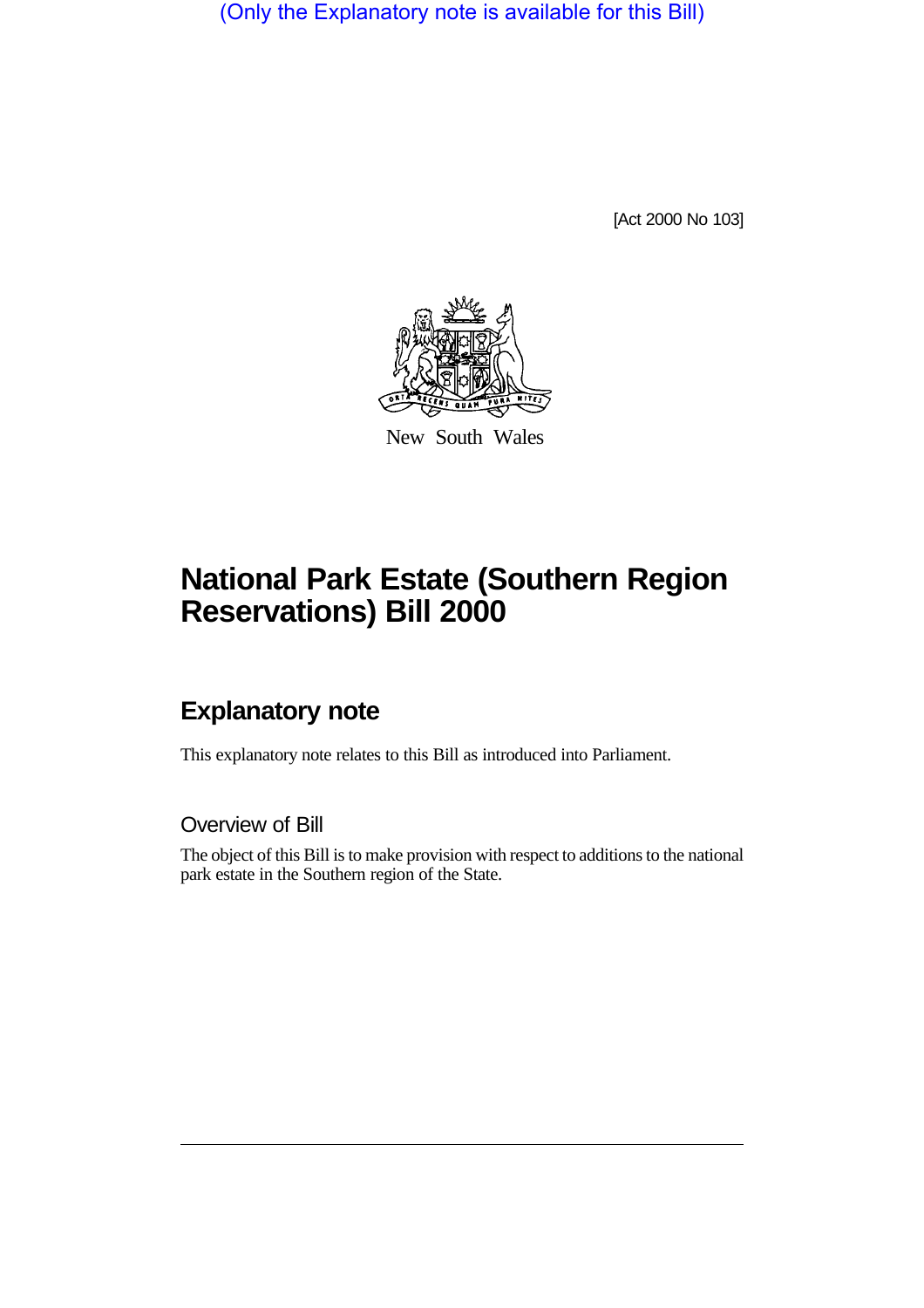National Park Estate (Southern Region Reservations) Bill 2000 [Act 2000 No 103]

Explanatory note

#### Outline of provisions

#### **Part 1 Preliminary**

**Clause 1** sets out the name (also called the short title) of the proposed Act.

**Clause 2** provides for the commencement of the proposed Act on 1 January 2001, unless commenced sooner by proclamation.

**Clause 3** defines expressions used in the proposed Act. In particular:

- (a) *national park estate* is defined to include wilderness areas, national parks, nature reserves, state recreation areas, Crown land reserves and State forest flora reserves.
- (b) *State forest* is defined as land currently dedicated under the forestry legislation as a State forest.

#### **Part 2 Land transfers to national park estate**

**Clause 4** revokes the dedication, as State forest, of land that is to be transferred to the national park estate.

**Clause 5** reserves or dedicates certain land in revoked State forests as national park, nature reserve or state recreation area. The land concerned is set out in Schedule 1.

**Clause 6** reserves or dedicates certain Crown lands as national park, nature reserve or state recreation area. The land concerned is set out in Schedule 2.

**Clause 7** sets apart certain land in State forests as flora reserves under the *Forestry Act 1916*. The land concerned is set out in Schedule 3.

**Clause 8** dedicates certain land in revoked State forests, Crown land and certain other land as a single Crown reserve under the *Crown Lands Act 1989* and appoints the Director-General of National Parks and Wildlife as the manager of the reserve trust. The land concerned is set out in Schedule 4.

**Clause 9** vests certain land in revoked State forests in the Minister administering the *National Parks and Wildlife Act 1974* for the purposes of Part 11 of that Act, subject to existing leases. The land concerned is set out in Schedule 5 and comprises two existing quarries.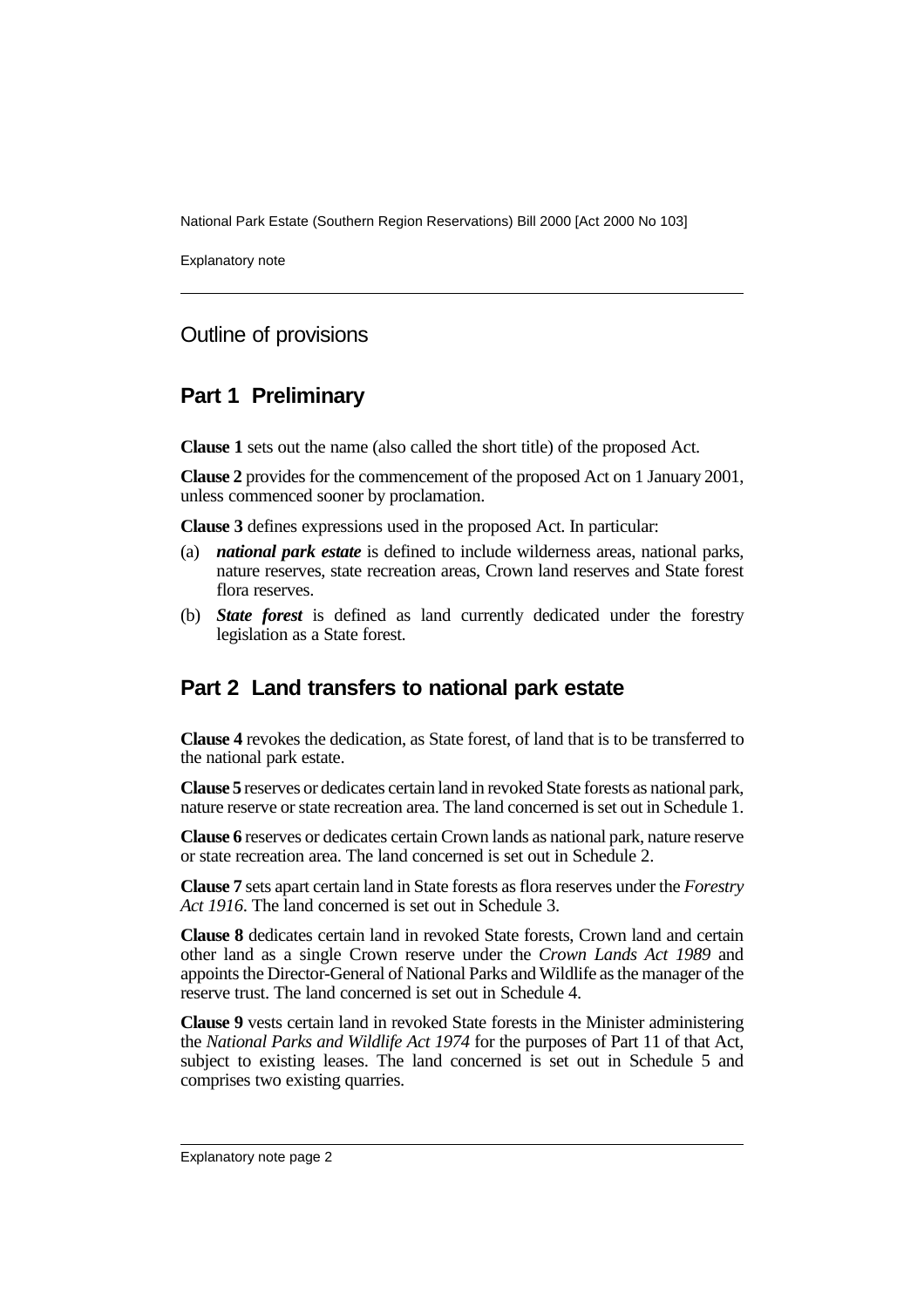National Park Estate (Southern Region Reservations) Bill 2000 [Act 2000 No 103]

Explanatory note

**Clause 10** enables the Director-General of National Parks and Wildlife to adjust the descriptions of land in Schedules 1–6 in order to alter the boundaries of the land for the purposes of the more effective management of national park estate land and State forest land and to adjust boundaries to public roads (so long as the adjustment will not result in any significant reduction in the size or value of any such land). Adjustments are also authorised in connection with easements.

**Clause 11** effects a number of changes within the national park estate referred to in Schedule 6, namely:

- (a) the revocation of Wallaga Lake National Park and Goura Nature Reserve and the addition of the land to a new national park to be called Gulaga National Park (a new park to be established under Schedule 1 that comprises land within Gulaga Flora Reserve), and
- (b) the revocation of the reservation of Burrinjuck State Recreation Area and the dedication of part of the land as Burrinjuck Nature Reserve, with the remainder of the land becoming Crown land dedicated for public recreation.

**Clause 12** gives effect to Schedule 7, which contains ancillary and special provisions with respect to the land transfers under this Part.

#### **Part 3 Miscellaneous**

**Clause 13** provides that the proposed Act binds the Crown.

**Clause 14** empowers the making of regulations for the purposes of the proposed Act, including regulations of a savings or transitional nature consequent on the enactment of the proposed Act.

**Clause 15** gives effect to Schedule 8, which amends:

- (a) the *National Parks and Wildlife Act 1974* to add Gulaga National Park to Schedule 14 to that Act (Lands of cultural significance to Aboriginals), and
- (b) the *Native Title (New South Wales) Act 1994* to preserve native title rights and interests in respect of land or waters reserved, dedicated or vested by the operation of the proposed Act.